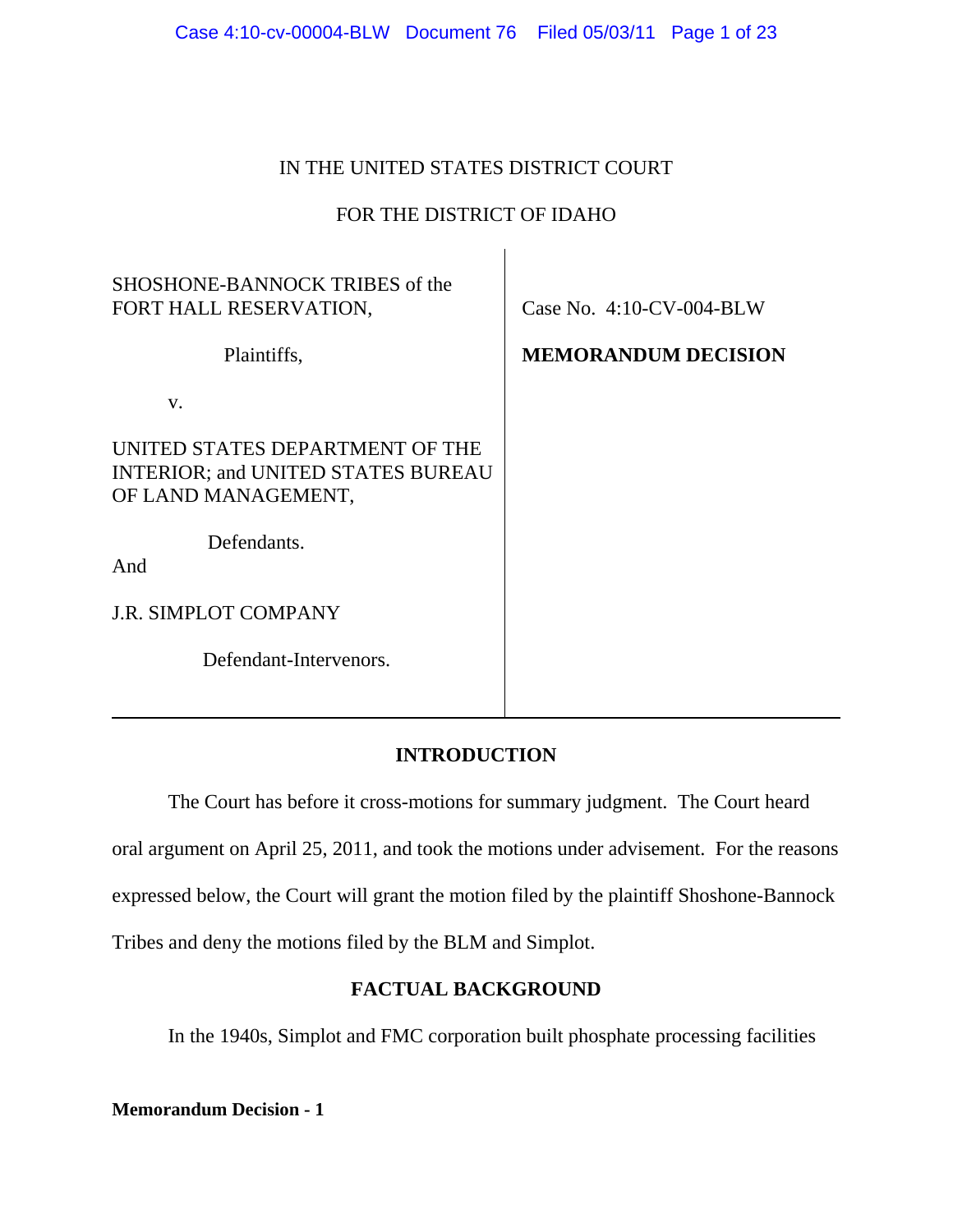# Case 4:10-cv-00004-BLW Document 76 Filed 05/03/11 Page 2 of 23

about two miles northwest of the City of Pocatello. The Simplot plant is known as the Don plant. Both plants produced phosphogypsum, a solid waste by-product of the manufacturing process. The phosphogypsum is primarily gypsum and phosphorus, and includes contaminates such as arsenic, low-level radionuclides, selenium, zinc, cadmium, vanadium, fluoride, sodium, potassium, chloride, nitrates, ammonia, and sulfate. *AR* 335- 36.

This phosphogypsum waste from the Simplot plant is pumped as a slurry into a "gyp-stack," a storage facility 240 feet tall that spreads out over 400 acres. *Id*. 336. By 2007, it contained 66 million tons of phosphogypsum waste. *Id*.

The Simplot gyp-stack is not lined, and the slurry of phosphogypsum has leached over the years into the groundwater. *AR* 1391. The groundwater moves generally northnortheast under the gyp-stack, and discharges to springs and to the Portneuf River. *Id*. The Portneuf River flows past the Simplot plant and onto the Fort Hall Indian Reservation through an area known as "the Bottoms" where a majority of Shoshone-Bannock traditional and ceremonial activities occur, including fishing and gathering of native plants. *See Exhibit A, Declaration of Prouty* at p. 9.

In 1976, the Idaho Department of Health and Welfare found elevated levels of arsenic, lead, and cadmium in monitoring wells down-gradient from the two plants. *AR* 1390. In the summer of 1987, the EPA detected arsenic, cadmium, and selenium in monitoring wells in the deep confined aquifer that runs under the area. *AR* 321. The EPA also discovered heavy metals in the sediments of the gyp-stack. *Id*. In addition, elevated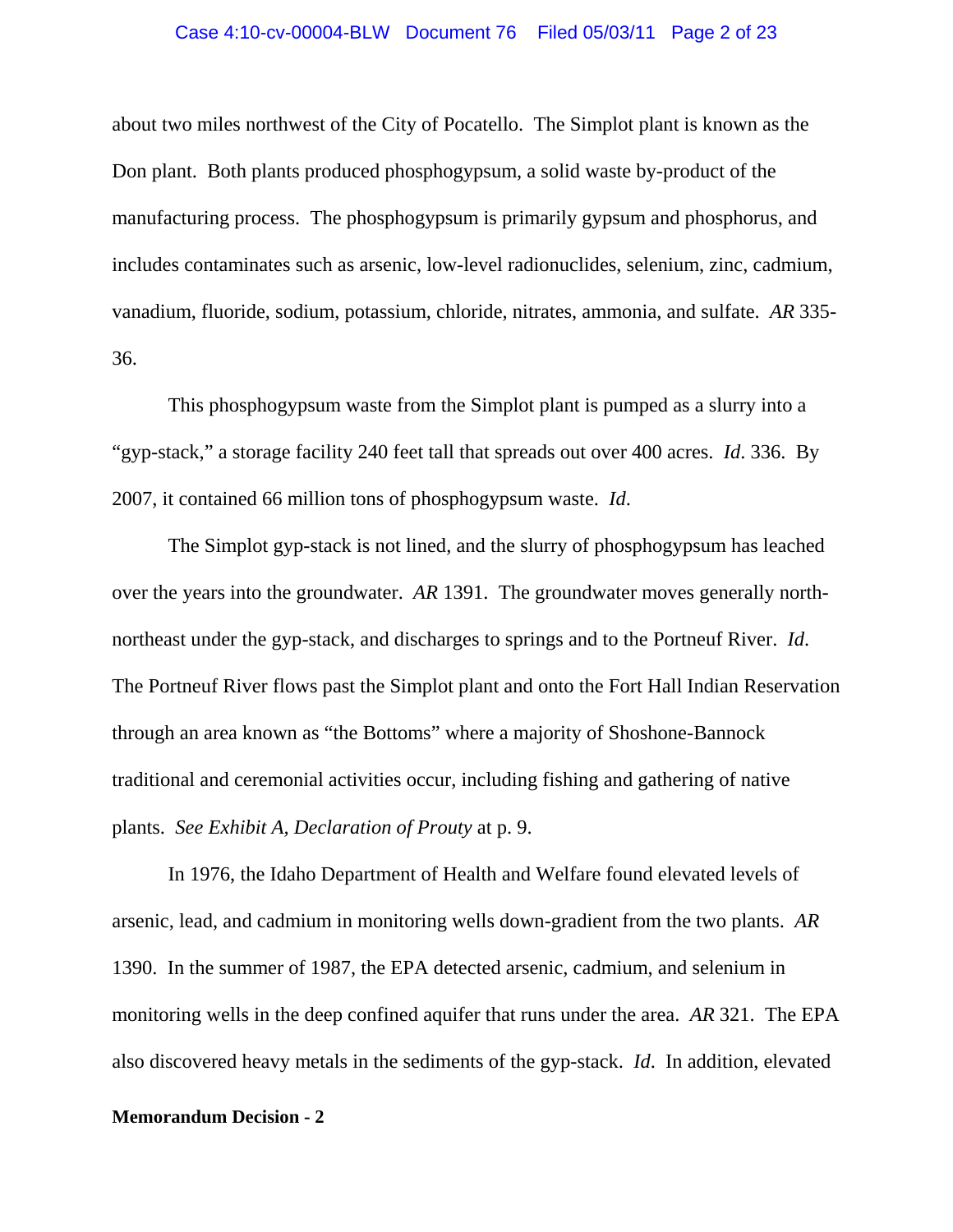### Case 4:10-cv-00004-BLW Document 76 Filed 05/03/11 Page 3 of 23

contaminate levels were found in soils both on-site and off-site. *AR* 1391. In all, 2,530 acres of land surrounding the plants were found to have "contamination levels of concern." *Id*.

The culmination of all these studies came in 1990 when the area of the two plants was declared a Superfund Cleanup Site under the Comprehensive Environmental Response, Compensation, and Liability Act (CERCLA). *AR* 321. It is referred to as the Eastern Michaud Flat Superfund Site (EMF Site). *Id.*

The dilemma for Simplot – then and now – is that the Don plant continues to generate waste that needs to be stored somewhere. In 1996, Simplot was projecting that its existing gyp-stack had a life expectancy of only another 8 to 10 years. *AR* 2521. A new gyp-stack, to be economical, would have to be built close to the plant. *AR* 413. But that meant building a new waste storage facility on or close by a Superfund Site that was created by the storage of that very same waste.

In its search for a new gyp-stack location, Simplot focused on a parcel of canyon land owned by the BLM just south of the plant. On April 29, 1994, Simplot submitted a letter to the BLM proposing a land exchange to acquire that BLM canyon land in exchange for land owned by Simplot in the Blackrock and Caddy Canyon areas approximately nine (9) miles southeast of Pocatello. *AR* 2417.

The land that Simplot sought to obtain from the BLM – referred to as the "selected land" – had a steep and mountainous terrain, and wrapped around the east and south sides of Simplot's existing property. *AR* 319. About 140 acres of the selected land lies within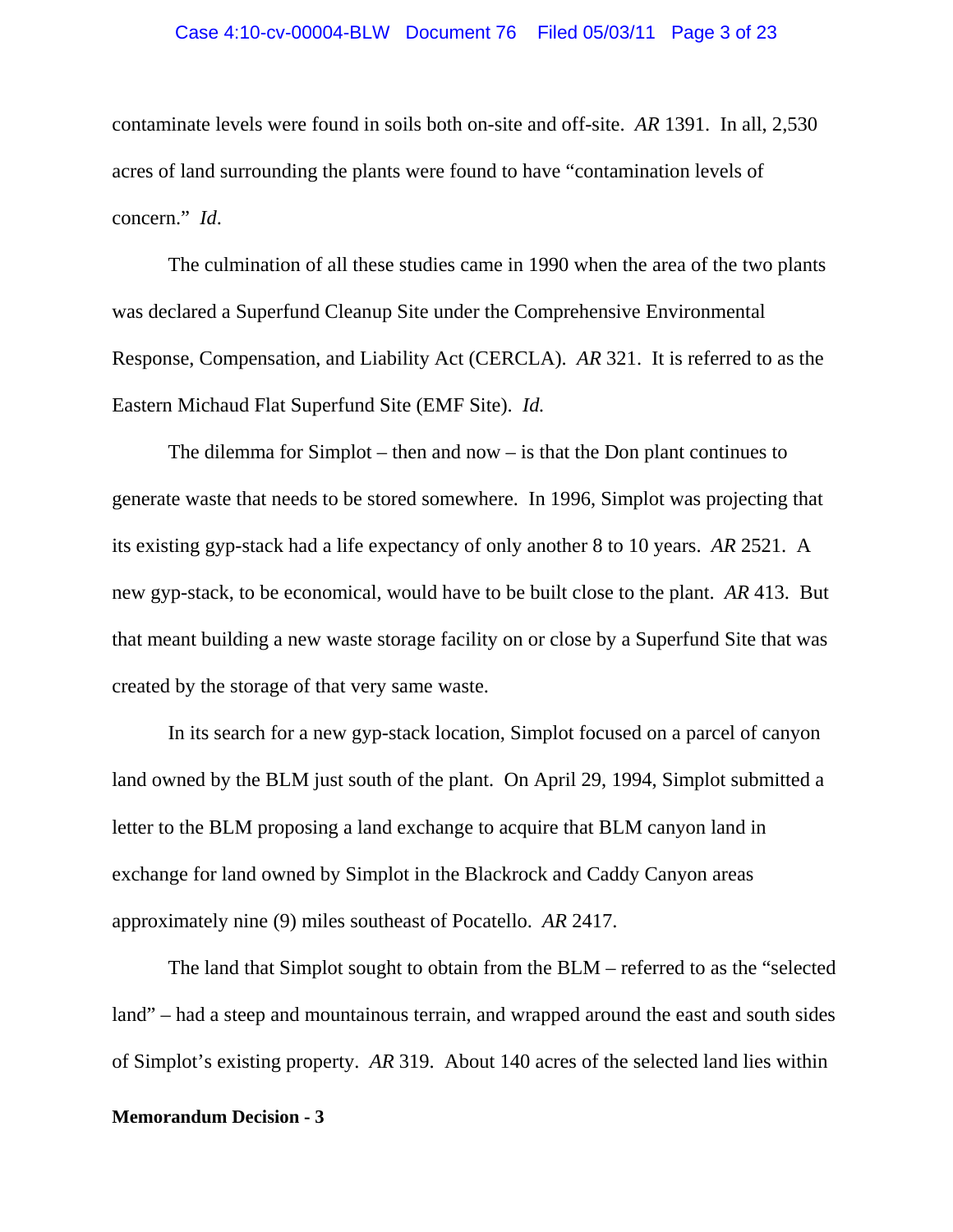### Case 4:10-cv-00004-BLW Document 76 Filed 05/03/11 Page 4 of 23

the boundaries of the EMF Site, and the remainder adjoins it. *AR* 322. All of the selected land lies within the Fort Hall Reservation "ceded area." *AR* 324. The Tribes retain all rights on those ceded lands remaining in public ownership for wood gathering, livestock grazing, hunting, and harvesting. *AR* 2521. These rights, along with the duties imposed by the Pocatello Resource Management Plan and the trust obligation the Government owes to the Tribes, obligate the BLM to ensure that any land exchange is "closely coordinated with the Tribes." *AR* 317.

To obtain this BLM land, Simplot offered land it purchased specifically for the exchange, land that is important mule deer winter range. This land – referred to as the Blackrock property – "supports considerably more deer in the winter than the [selected land]." *AR* 325. The BLM considers the Blackrock land to have "superior resources" for both wildlife and recreation, and it contains prehistoric sites and artifacts. *AR* 321. If the land exchange was completed, the BLM would manage the Blackrock land, holding it in trust for the Tribes. *AR* 332. The Tribes would have rights for wood gathering, livestock grazing, hunting, and harvesting on those lands. *Id*.

Simplot stated its intention to use the BLM land to expand the gyp-stack. In a letter to the BLM, under a paragraph labeled "Intended Use," Simplot wrote:

Simplot seeks to acquire this BLM land as a permanent storage area for the gypsum produced as a by-product in its phosphate fertilizer manufacturing process. Simplot utilizes the land it owns immediately adjacent to the north boundary of this BLM land for gypsum storage.

*AR* 2418.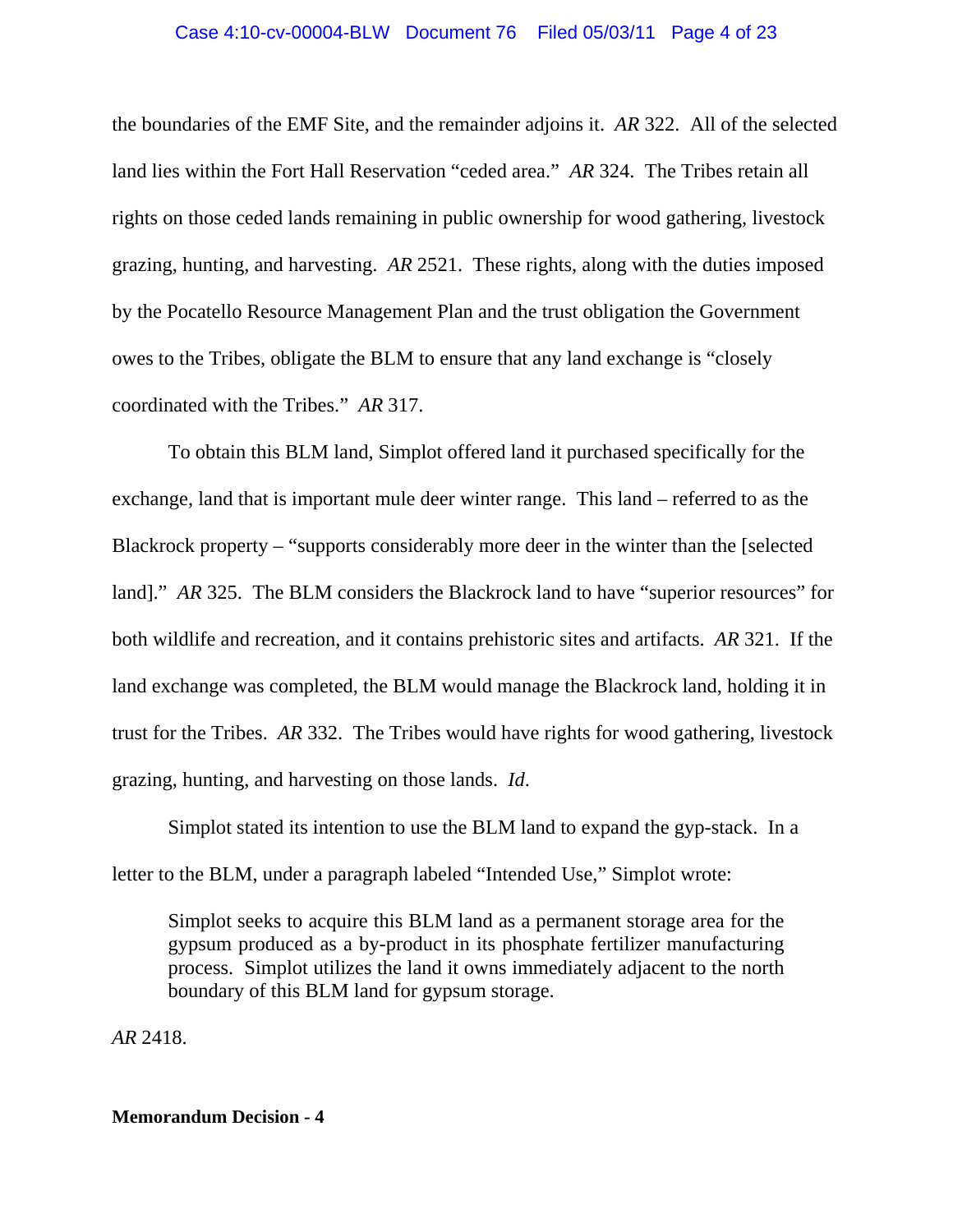On January 3, 1995, Simplot amended this proposal to ask for additional public lands held by the BLM in exchange for additional private lands held by Simplot. Simplot's "Intended Use" was the following:

The parcel included in this amendment would be considered supplemental and would be used for the same purposes as those lands described in the original land exchange proposal.

*AR* 2411.

In July of 1995, the EPA prepared an Ecological Risk Assessment for the EMF Site. *AR* 322. It found that contaminates were being released from the EMF Site through the air, groundwater, and wastewater. *Id*. The Assessment found elevated levels of metals, radionuclides, fluoride and phosphorous in the soils and vegetation both within and outside the EMF boundaries. *Id*. The EPA concluded that the levels of contamination did not warrant a soil cleanup but did call for "institutional controls;" and that for the off-site areas, any risk to human health could be minimized by preventing residential development. *Id*.

In August of 1996, the land exchange process moved forward and a draft EA and FONSI was prepared by the BLM. *AR* 316, 408. In the draft FONSI, the BLM proposed going forward with the land exchange. The draft of the EA accompanying the FONSI stated that Simplot was proposing this land exchange "to obtain land suitable for gypsum waste disposal" because the company was concerned that its existing gyp-stack might be shut down by the EPA. *AR* 413. Simplot feared that failing to find a new site "could possibly mean the demise of Simplot's Don plant, increased operation and production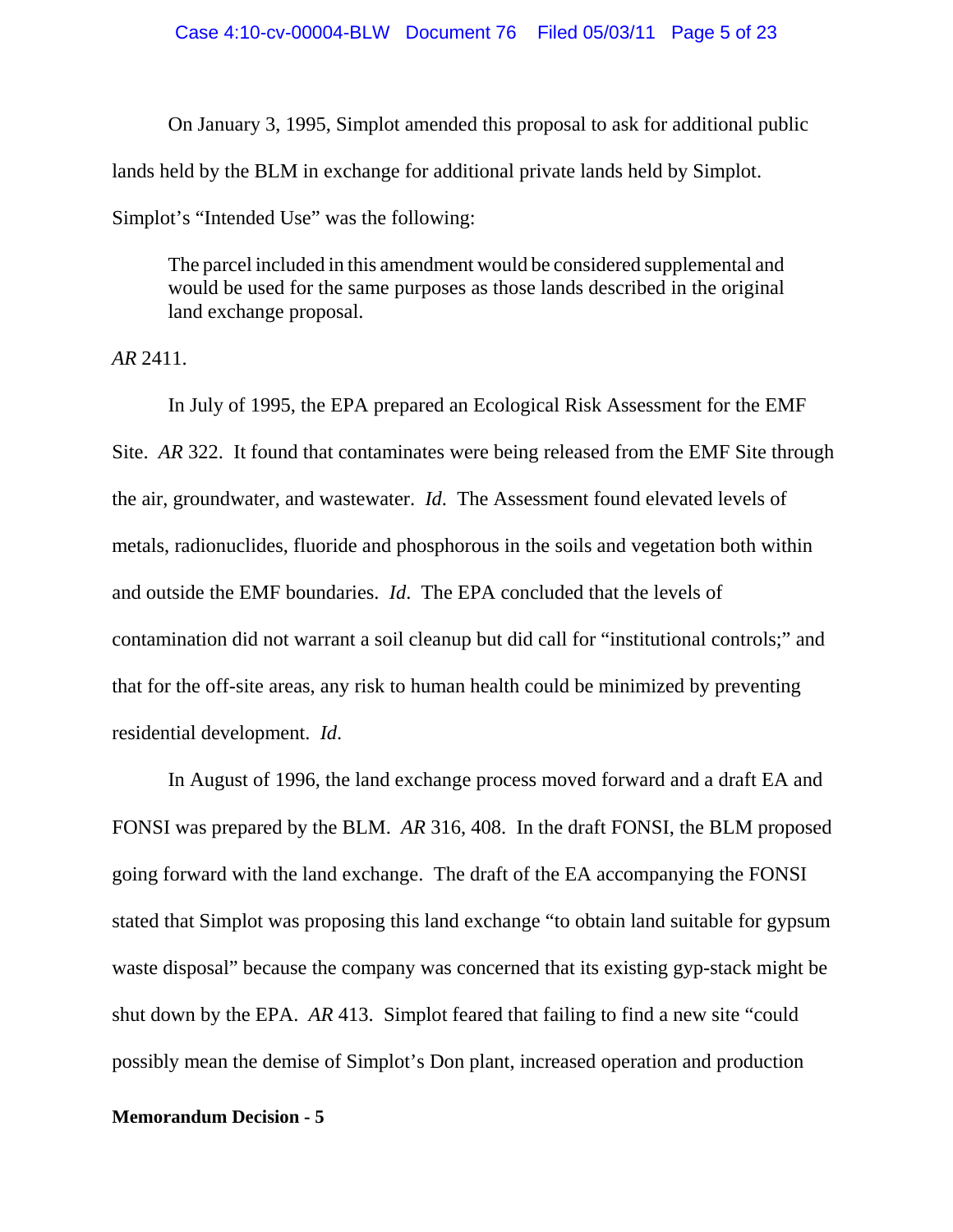costs, and loss of jobs." *Id*. According to Simplot's studies, the site "should be located as

close as possible to their existing fertilizer processing plant" in order to be "economically

feasible." *Id.* 

The draft EA went on to discuss the possible location and layout of the new gyp-

stack in broad terms as no final plans had been developed:

Simplot's primary interest is the large canyon within Section 19 [due south of Simplot's existing property line] of the selected land. The canyon area would be developed for the disposal and storage of gypsum waste following applicable state and federal regulations. Specific information about how the gypsum would be stored in the canyon is not available. Design plans and best engineering practices would be developed by Simplot prior to initiating a new stack within the canyon. These plans and engineering practices would be reviewed and approved by state and federal agencies having jurisdiction and authority. In general an access road would be built into the canyon along with a slurry line. The slurry line would transport gypsum waste from the Don plant to the stack within the canyon. The stack would start at the mouth of the canyon's north end and progress up the canyon (moving in a southerly direction) over its years of operation. The parcel of selected land within Section 17 [due east of Simplot's existing property line] would provide a buffer to the canyon within Section 19 and the Don plant.

# *AR* 419.

The EPA reviewed these draft documents, and responded in a letter dated

September 10, 1996, that it "is in support of the proposed land exchange." *AR* 619. The

EPA explained that "Simplot's ownership and control of these properties will facilitate

the implementation of any institutional controls identified in the EPA [ROD].

Furthermore, we encourage any expansion of the proposal to include additional areas

adjacent to the current Simplot property boundary." *Id*.

About a month after this draft EA was prepared, the land exchange was put on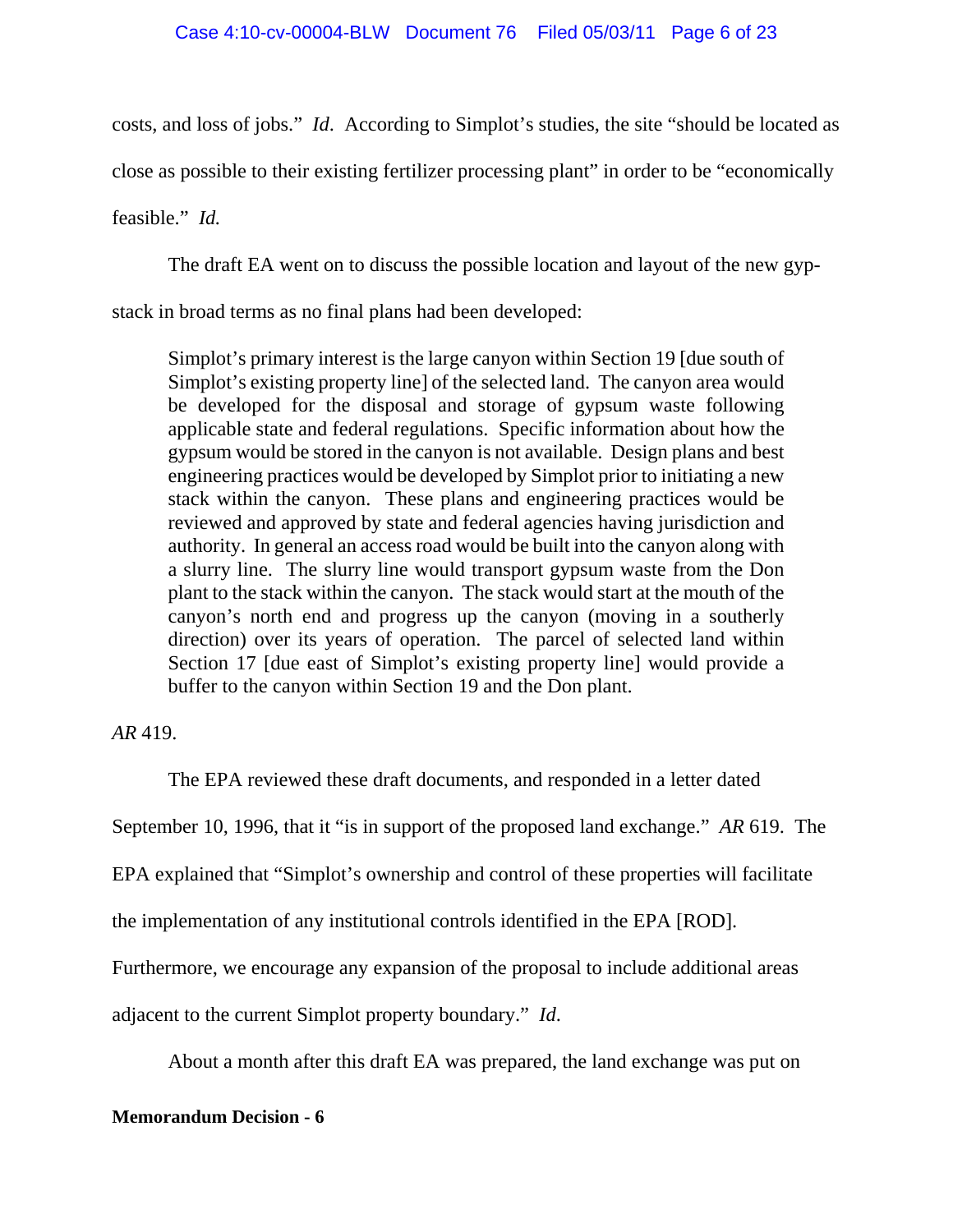### Case 4:10-cv-00004-BLW Document 76 Filed 05/03/11 Page 7 of 23

hold, awaiting a pending EPA Record of Decision (ROD) concerning the EIS evaluating the EMF Site. *AR* 316, 2401, 2409. The EPA issued the ROD in 1998. To protect groundwater, the EPA, in the ROD, selected a remedy that was designed primarily to capture arsenic that was leaching from the EMF Site. *See Exhibit A to Prouty Declaration* at p. 13. Groundwater monitoring revealed arsenic levels in the groundwater exceeding safe levels set by the Safe Drinking Water Act. *Id.* at p. 10. Arsenic accumulates in the body, typically through drinking water, and increases the risk for various types of cancers and other health problems.

All parties believed that by capturing arsenic, the ROD remedy would also capture phosphorus, another contaminate leaching from the EMF Site. *Id*. at p. 11. Phosphorus has a "detrimental effect on water quality" and "on fish and other aquatic life." *Id*. at p. 15.

In the years following 1998, however, phosphorus was found in the Portneuf River "to a degree that the EPA had not appreciated when it issued the ROD." *Id*. at p. 12. Phosphorus concentrations in the Portneuf River, downstream from where the groundwater passing under the EMF Site enters the River, were over ten times higher than the Idaho Total Maximum Daily Load (TMDL) target level for the River. *Id*. at p. 15. A report issued in 2004 by the Idaho Department of Environmental Quality (IDEQ) determined it was possible that up to 80% of the phosphorus in the Portneuf River was coming from the EMF Site. *AR 336.* It became clear that the ROD remedy was not working to keep phosphorus from entering the Portneuf River, prompting the EPA and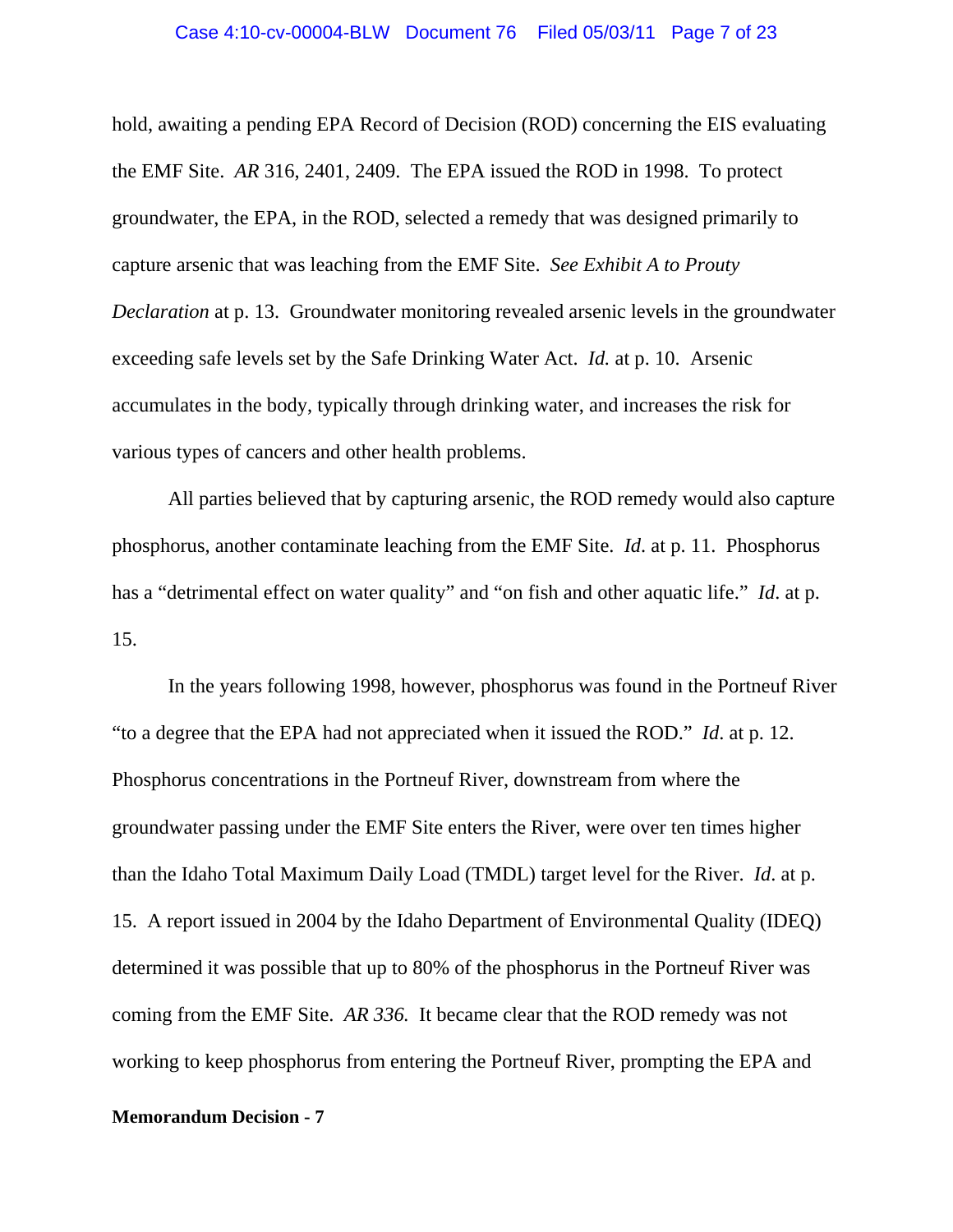Simplot to engage in a series of talks to amend the ROD. *Id*.

In 2002, Simplot renewed land exchange talks with the BLM, and amended their offer to include an additional 90 acres of private land for total of 666.92 acres. *AR* 316. Simplot also identified additional public lands they were interested in acquiring, bringing the total public land acres to approximately 718.56 acres. *Id.*

On February 23, 2004, Simplot submitted a second amendment to the land exchange that for the first time proposed that the "intended use" of the parcel of BLM directly south of the Simplot property would be used as an "additional buffer zone"rather than as a gyp-stack location:

The parcel included in this amendment would be considered supplemental and would be used for an additional buffer zone as described in the original land exchange proposal.

*AR* 2402.

In October of 2006, the BLM prepared a draft EA evaluating the land exchange and submitted it for comment. The Tribe, which had been in numerous negotiations with the BLM over this issue, objected to the EA, arguing that an EIS should be prepared, and that further mitigation measures must be required. *AR* 2324-29.

The EPA also commented on the draft EA in a letter to the BLM dated February 12, 2007. *AR* 604. Noting the current contamination of the area's groundwater and the Portneuf River, the EPA expressed concern over "the potential significant cumulative impacts that could result from an additional gypsum stack (gyp-stack) added to the existing contamination from the current gyp-stack in the project area." *Id*. The EPA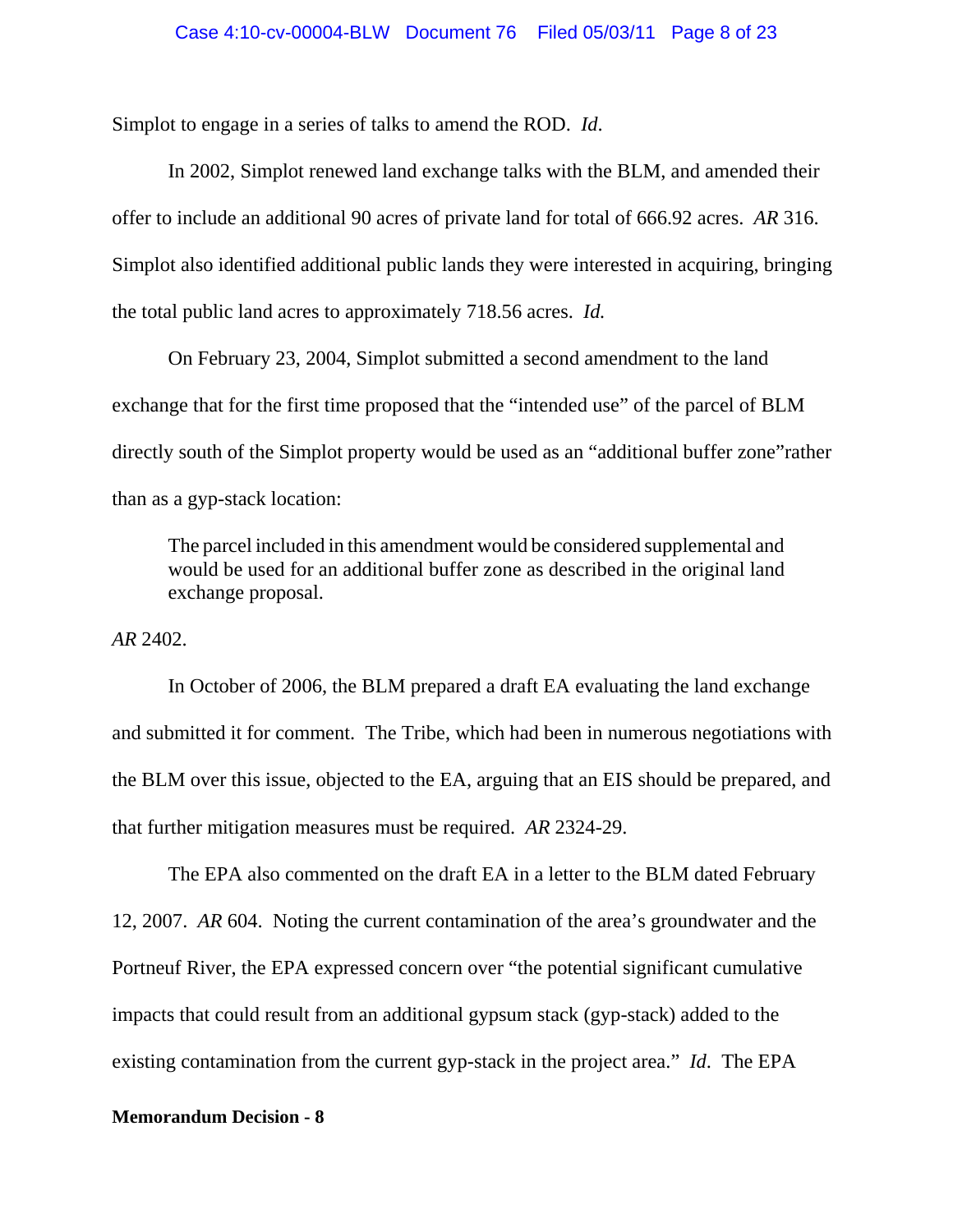### Case 4:10-cv-00004-BLW Document 76 Filed 05/03/11 Page 9 of 23

suggested that the patent transferring title of the BLM lands to Simplot contain a requirement that the

EPA will review and approve the liner design and monitoring plan proposed by Simplot when available once it is developed because of EPA's expertise in the design and engineering for environmentally protective waste management systems and to ensure that the design and siting criteria are met.

# *Id.*

To further review the EPA's concerns, BLM officials met with EPA officials on August 15, 2007. At that meeting, the EPA expressed concern that "it would be difficult and expensive to prepare and install an appropriate liner in the canyon area that is part of the land exchange proposal." *AR* 597. EPA officials indicated that Simplot told them that an expert in liner application – a Dr. Weisa – had toured the canyon site recently and "believes that by reworking of the canyon walls, Simplot could install an HDPE liner." *Id.* EPA officials expressed their concern to the BLM "about the cost of reworking the canyon to an amenable configuration for liner installation" and the "difficult logistics of canyon construction," all of which might lead Simplot to "do something [that] will end up inadequate." *Id.*

About four months later, in December of 2007, the BLM issued its final EA and Finding of No Significant Impact (FONSI). The BLM determined that because it was reasonably foreseeable that Simplot would build a gyp-stack on the selected land, the EA contained a discussion of the expected impacts of a future gyp-stack. *AR* 335-341. The BLM did not, however, have any gyp-stack plan from Simplot and so had nothing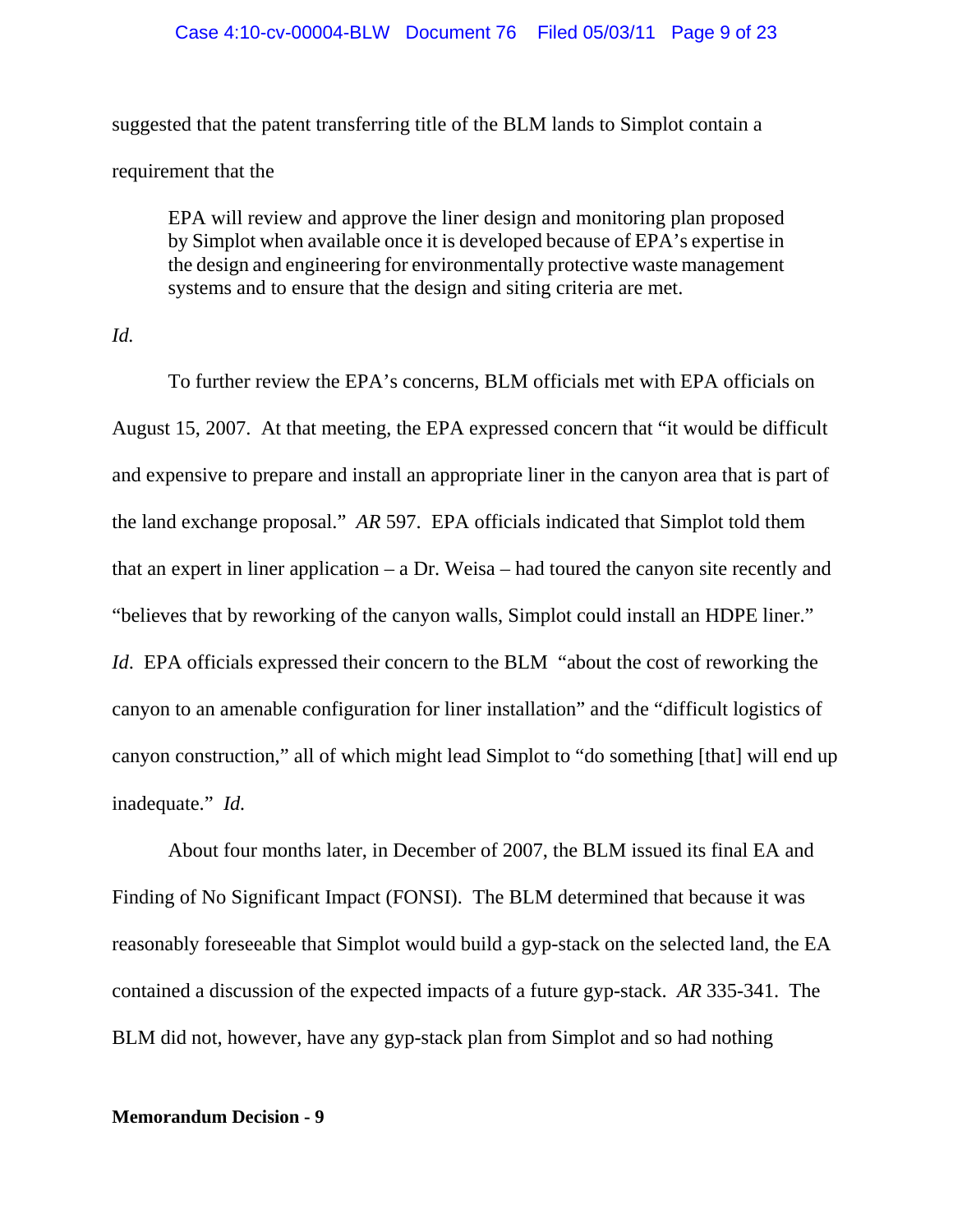### Case 4:10-cv-00004-BLW Document 76 Filed 05/03/11 Page 10 of 23

specific to evaluate. The EA notes that "[t]he direct impacts the construction of the gypsum stack might cause are not possible to determine at this time as there are no design or development plans for the expansion of operations associated with the selected lands." *AR* 331. At another point, the EA notes that "it is impossible at this time to assess specific future environmental effects of any potential development," and therefore explains future effects only "in general terms." *AR* 334.

In that general discussion, the EA noted that "[i]t is possible that placement of a new gyp-stack . . . could result in additional impacts to those already existent at the EMF site if the design, construction, operation, final reclamation, and closure of the stack are not carefully assessed and implemented." *AR* 337. The EA noted that phosphogypsum waste had been exempted from two of the laws that otherwise would have regulated its disposal, the Resource Conservation and Recovery Act (RCRA) and the Idaho Solid Waste Management Rule. *Id*. But the EA pointed out that the waste was regulated under other laws, including the CERCLA laws governing the EMF Site, the Clean Water Act, and the Clean Air Act. *Id*.

To predict how a future waste site might be regulated, the EA examined the Agrium gyp-stack, recently constructed about 60 miles east of the Simplot plant. The EA depicts the Agrium example as a success story, noting that Agrium's plan to protect the environment – including the use of a triple-layer liner – was reviewed and approved by the Idaho Department of Environmental Quality (IDEQ). *AR* 338. Pointing to the successful use of liners for gyp-stacks in Florida, the EA observed that "[l]iner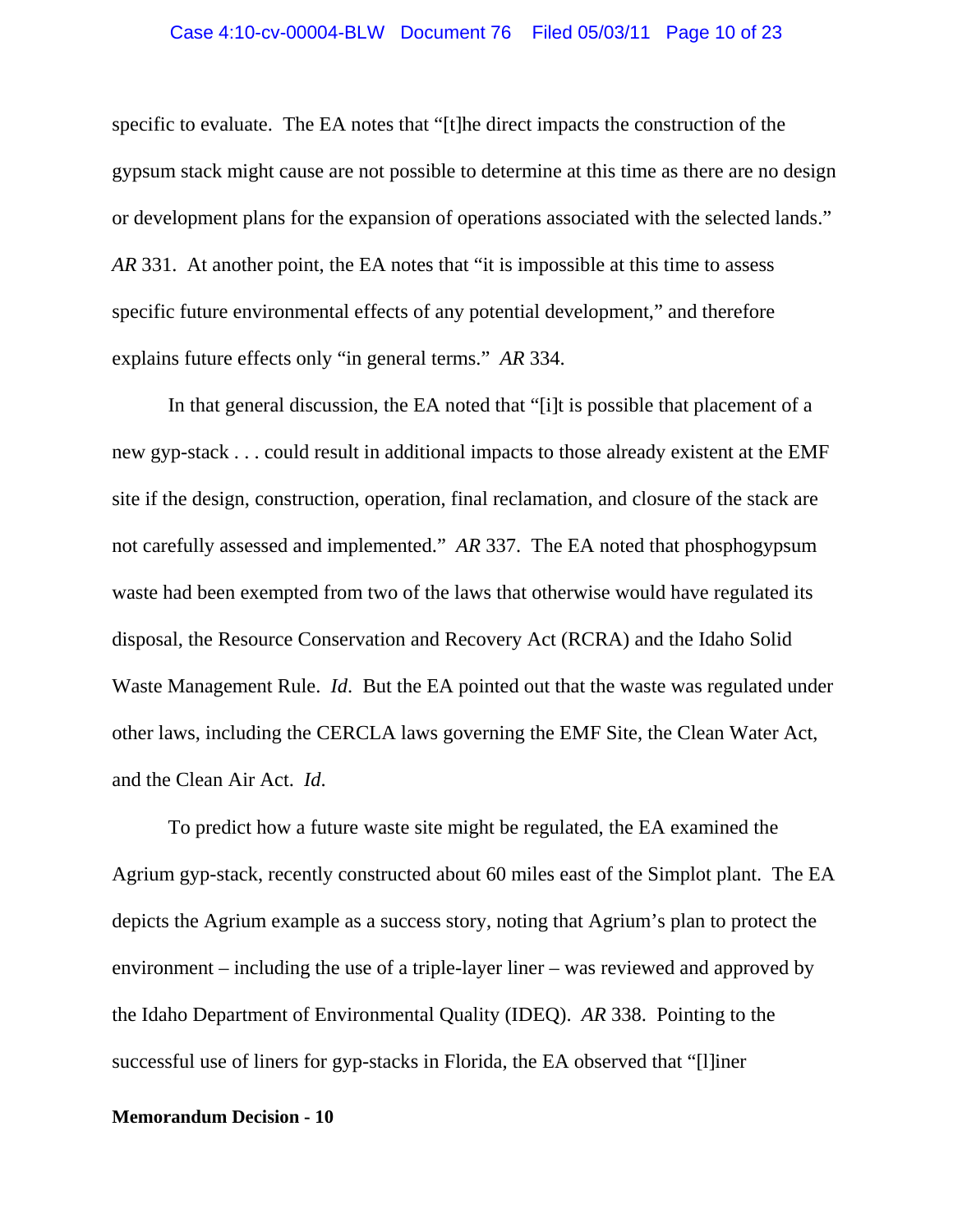### Case 4:10-cv-00004-BLW Document 76 Filed 05/03/11 Page 11 of 23

technology for gyp-stacks is fairly mature and has proven to work well." *AR* 339. The EA cited a Simplot letter in which Simplot committed to installing a liner if it decided to use the BLM land for a new gyp-stack. The EPA concluded that "it is almost certain that a liner would be proposed and required." *Id.* 

The EA noted "challenges" in designing and installing a liner at that site given the steep "topography that leads into a canyon in the foothills above [Simplot's] existing gypstack." *Id.* In this discussion, the EA says nothing about the EPA having raised concerns – recounted above – that placing a liner in the steep canyon terrain may not only be expensive but also difficult logistically. *AR* 597. Instead, without citing any specific supporting authority, the BLM simply concludes that "standard industry practices employed in gyp-stack mining tailings pond and landfill design and operation appear to indicate that this could be practically accomplished but likely at somewhat higher cost than gyp-stack on flat ground." *Id.*

The EA also considered the stability of a large gyp-stack. The EA points to a 2002 study of the existing gyp-stack concluding that it was "likely not to be susceptible to liquefaction (failure and slide) under the maximum seismic loading conditions expected for the Pocatello region." *Id*. A new gyp-stack on the BLM lands was "expected to be comparable since the stack would be constructed in a similar fashion with similar materials. Failure of a new gyp-stack would not be expected to occur if proper engineering design including internal water drainage provisions is conducted." *Id*. After talking with agency officials in Wyoming and Florida who regulated gyp-stacks, the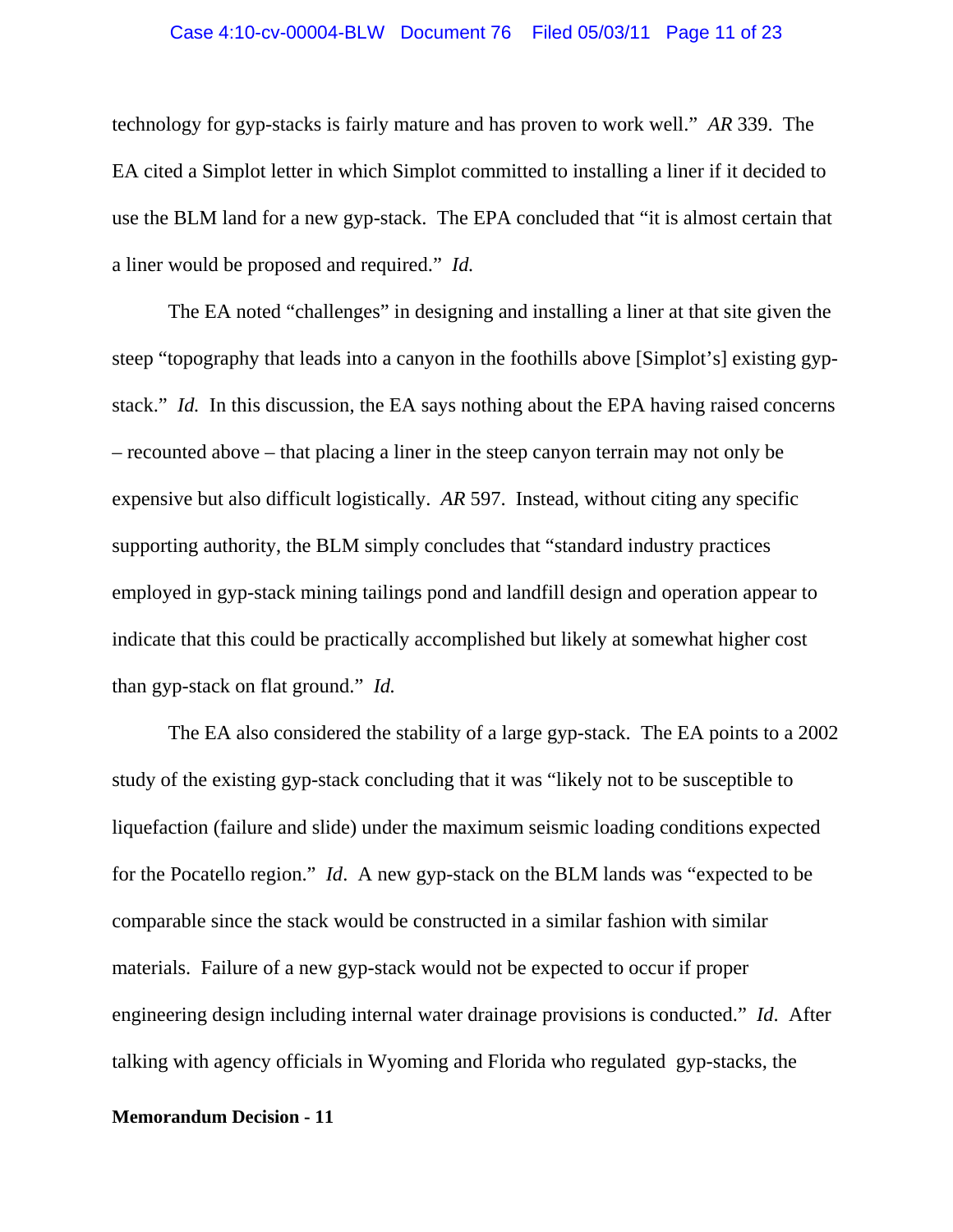## Case 4:10-cv-00004-BLW Document 76 Filed 05/03/11 Page 12 of 23

BLM was convinced that liners would prevent all but a "very small" amount of toxins to enter the groundwater.

 In addressing the cumulative impact of these concerns, the EA stated that "[t]he greater surface area of a new stack, combined with the existing gyp-stacks would tend to combine to increase these impacts [to surface water and air quality] in an additive fashion." *Id*. at 341. Nevertheless, the EA concludes that "the cumulative effect is anticipated to be essentially no greater than the existing conditions." *Id*.

In the FONSI, the BLM decided to proceed with the land exchange. In making that decision, the BLM stated that Simplot "has indicated . . . that they anticipate the need to construct a new phosphate disposal facility (gypsum stack) and would build it on the Federal lands at some point after the exchange is completed." *AR* 308. With regard to the selected lands, the BLM found that any future gyp-stack would be regulated by, among others, the EPA and the IDEQ. *AR* 308.

That prediction was accurate. In 2010, the EPA issued an amended ROD, and Simplot agreed to implement various aspects of that amended ROD. Part of that agreement states as follows:

New gypsum stack. If Simplot plans to construct a new gypsum stack that has the potential to impact the CERCLA remedy, Simplot shall notify EPA at least 180 days prior to beginning such construction. With that notification, Simplot shall provide to EPA the new gypsum stack design, including liner design, a siting evaluation report, a background water quality investigation, a groundwater monitoring program, a corrective action plan in the event of liner failure, and proposed construction schedule.

*See Statement of Work (Appendix E to Exhibit A to Prouty Declaration)* at p. 7.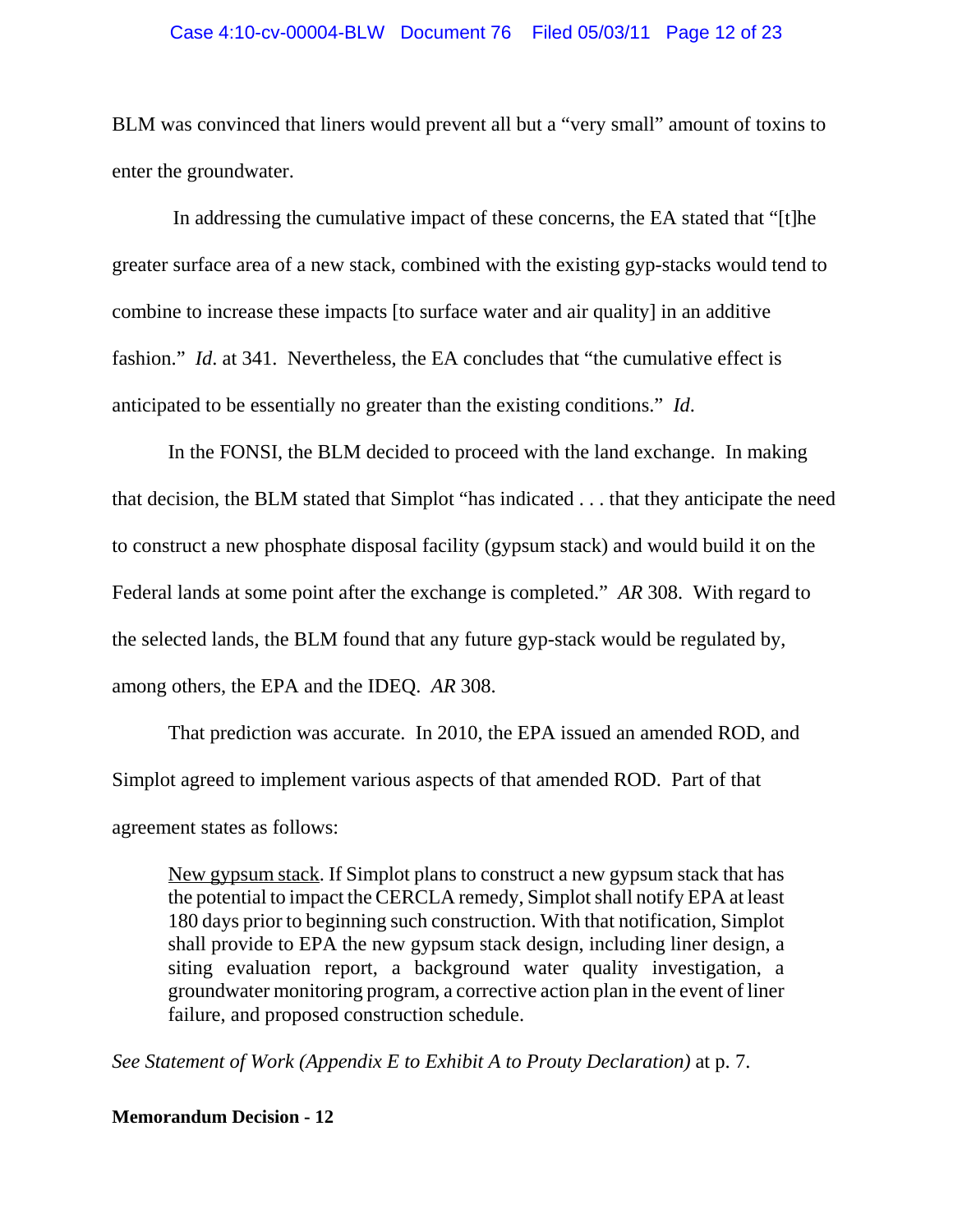In addition, the IDEQ entered into an agreement with Simplot on April 11, 2008,

regarding the building of any new gyp-stack at the plant:

Any new gypsum storage/stack built at the Don Plant, including any gypsum stack built on any new land to be acquired for this purpose, shall include a liner in its design, a siting evaluation report, a background water quality investigation, a groundwater monitoring program, and a corrective action plan in the event of liner failure. The design and supporting documentation, operation, and maintenance procedures, final reclamation plans, and closure plans for any new gypsum stack shall be approved by the Department prior to the start of construction.

# *AR* 529.

The Tribes protested the FONSI to the Pocatello Field Office of the BLM. On December 21, 2007, the Tribes' protest was denied. The Tribes appealed that decision, but on June 5, 2009, the Interior Board of Land Appeals affirmed the decision of the Pocatello Field Office.

The Tribes responded by filing this lawsuit against the BLM, alleging, among other things, that the BLM was obligated to prepare an Environmental Impact Statement (EIS) under NEPA. On March 16, 2010, Simplot was granted leave to intervene. All parties then filed motions for summary judgment that are now at issue before the Court.

# **STANDARD OF REVIEW**

The Court's review of the Tribes's NEPA claim is governed by the Administrative Procedures Act (APA). *See Klamath Siskiyou Wildlands Center v. Boody*, 468 F.3d 549  $(9<sup>th</sup> Cir. 2006)$ . Under the APA, the Court may set aside agency action only if it is "arbitrary, capricious, an abuse of discretion, or otherwise not in accordance with law." 5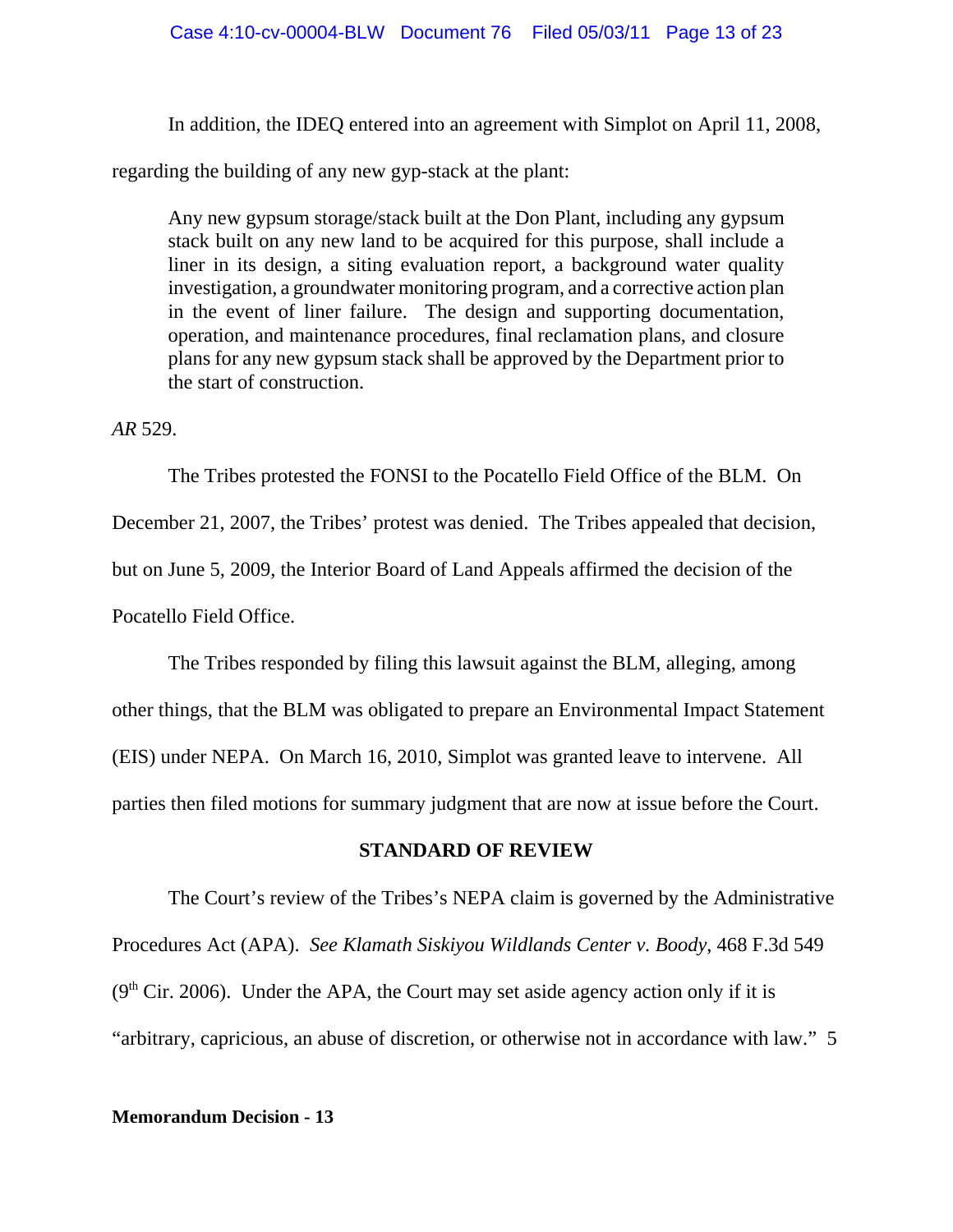U.S.C. § 706(2)(A).

Review under the arbitrary and capricious standard is narrow and the Court cannot substitute its judgment for that of the agency. *Lands Council v. McNair*, 629 F.3d 1070 (9th Cir. 2010). A decision is arbitrary and capricious only if the agency relied on factors Congress did not intend it to consider, entirely failed to consider an important aspect of the problem, or offered an explanation that runs counter to the evidence before the agency or is so implausible that it could not be ascribed to a difference in view or the product of agency expertise. *Id*. Agency action is valid if the agency "considered the relevant factors and articulated a rational connection between the facts found and the choices made." *Id.*

Moreover, the Court must be "at its most deferential" when reviewing scientific judgments and technical analyses within the agency's expertise. *Id*. The Court cannot act as a scientific expert "instructing the agency, choosing among scientific studies, and ordering the agency to explain every possible scientific uncertainty." *Id.* When specialists express conflicting views, an agency must have discretion to rely on the reasonable opinions of its own qualified experts even if the Court might disagree. *Id.*

## **ANALYSIS**

NEPA requires that an environmental impact statement (EIS) must be prepared for every "major federal action significantly affecting the quality of the human environment." 42 U.S.C. § 4332(2)(C). However, if, as here, an agency's regulations do not categorically require the preparation of an EIS, then the agency must first prepare an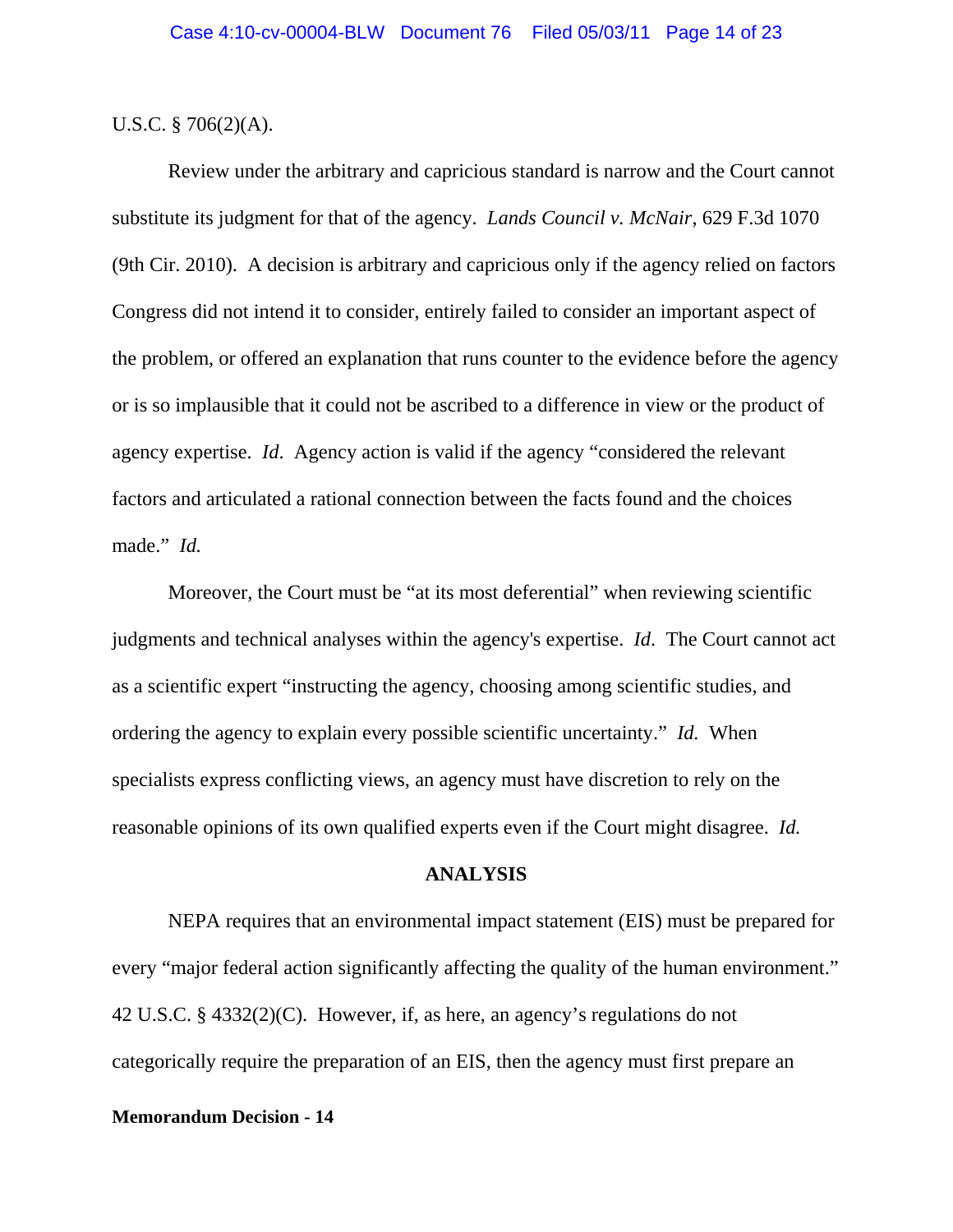### Case 4:10-cv-00004-BLW Document 76 Filed 05/03/11 Page 15 of 23

Environmental Assessment (EA) to determine whether the action will have a significant effect on the environment. *See* 40 C.F.R. § 1501.4. If the EA establishes that the agency's action may have a significant effect upon the environment, an EIS must be prepared. *Blue Mountains Biodiversity Project v. Blackwood*, 161 F.3d 1208, 1211 (9th Cir.1998). If not, the agency must issue a Finding of No Significant Impact (FONSI), *see* 40 C.F.R. §§ 1501.4, 1508.9, accompanied by "a convincing statement of reasons to explain why a project's impacts are insignificant." *Blue Mountains*, 161 F.3d at 1212.

NEPA regulations guide the inquiry into whether the land exchange at issue here may have a significant impact. Those regulations, promulgated by the Council on Environmental Quality ("CEQ"), require consideration of two broad factors: "context and intensity." *See* 40 C.F.R. § 1508.27; 42 U.S.C. § 4332(2)(C). Context refers to the setting in which the proposed action takes place. *Id*. at § 1508.27(a). Intensity means "the severity of the impact," and involves examining the proposal's public health risks, its relationship to other actions, its effect on ecologically critical areas, and the degree to which its effects are highly uncertain or involve unique or unknown risks, among other factors. *Id*. at § 1508.27(b). The Circuit has held that any one of these factors may be sufficient to require preparation of an EIS in appropriate circumstances. *Ocean Advocates v. U.S. Army Corp of Engineers*, 402 F.3d 846 (9th Cir. 2005).

The Court will turn to examine the EA's evaluation of the intensity of the impact, and specifically its analysis of the cumulative impact factor.

# **Cumulative Impact**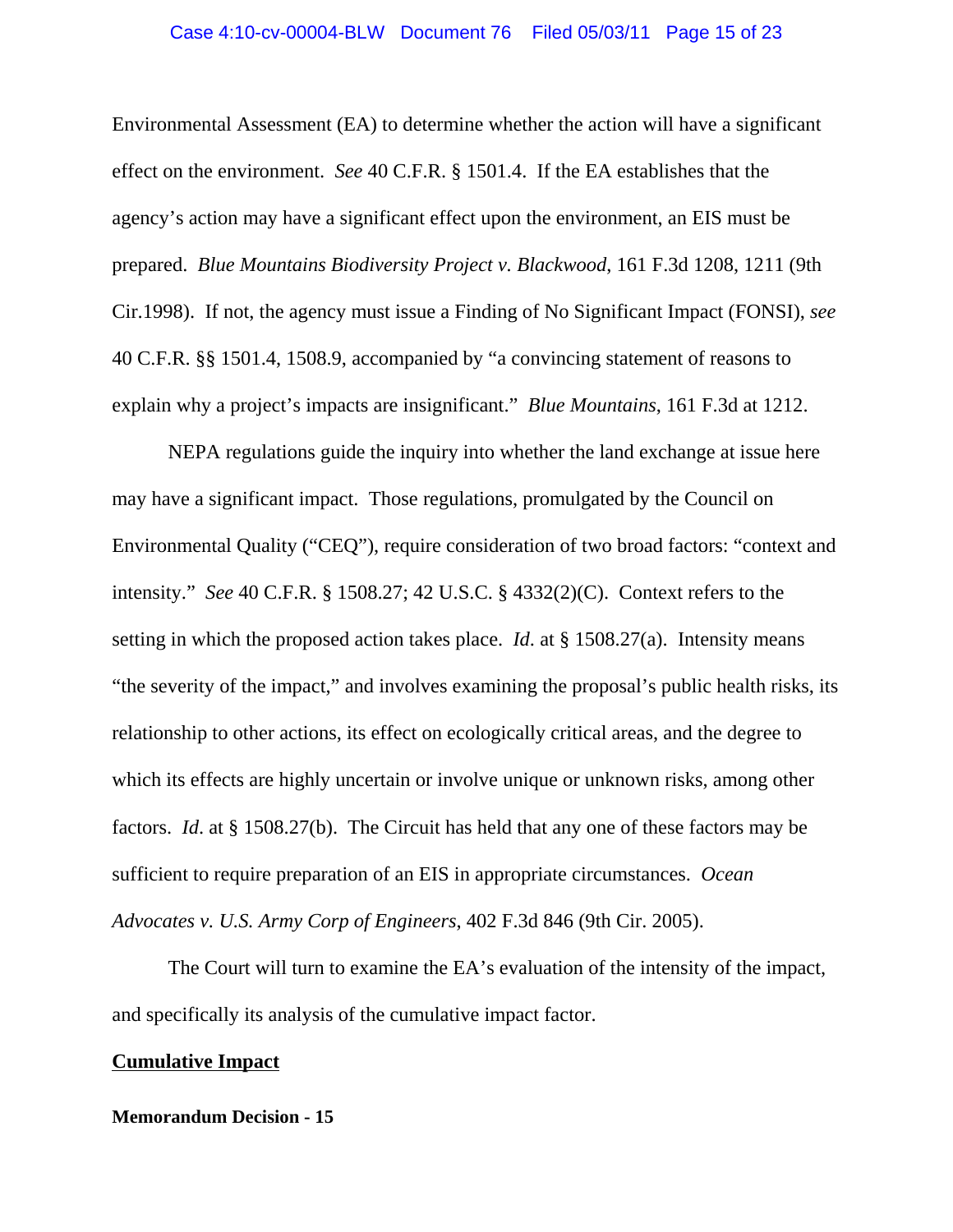### Case 4:10-cv-00004-BLW Document 76 Filed 05/03/11 Page 16 of 23

An important factor in determining intensity is "whether the action is related to other actions with individually insignificant but cumulatively significant impacts. Significance exists if it is reasonable to anticipate a cumulatively significant impact on the environment." *See* 40 C.F.R. § 1508.27(b)(7). A cumulative impact is an "impact on the environment which results from the incremental impact of the action when added to other . . . reasonably foreseeable future actions . . . ." 40 C.F.R. § 1508.7.

This factor evaluates the impact of the land exchange itself together with the impact of "reasonably foreseeable future actions." In determining whether the building of a gyp-stack on the selected lands was a "reasonably foreseeable future action," the BLM had a substantial past record to draw upon. For years, Simplot told the BLM that it wanted to place a gyp-stack on the selected land. Simplot even detailed the location – the canyon in the craggy terrain of section 19 – and discussed plans to begin the waste storage at the mouth of the canyon's north end and progress up the canyon (moving in a southerly direction) over its years of operation. Confirming Simplot's continued desire to use this land for a gyp-stack is information, conveyed by the EPA to the BLM, that Simplot had hired a liner consultant who concluded that the canyon walls could be "reworked" to allow a liner to operate effectively there.

These circumstances demonstrate that it was "reasonably foreseeable" that Simplot would build a new gyp-stack on the selected lands, and the FONSI so recognized. *AR* 308 ("Simplot has indicated to the BLM that they anticipate the need to construct a new phosphate disposal facility (gypsum stack) and would build it on the Federal lands at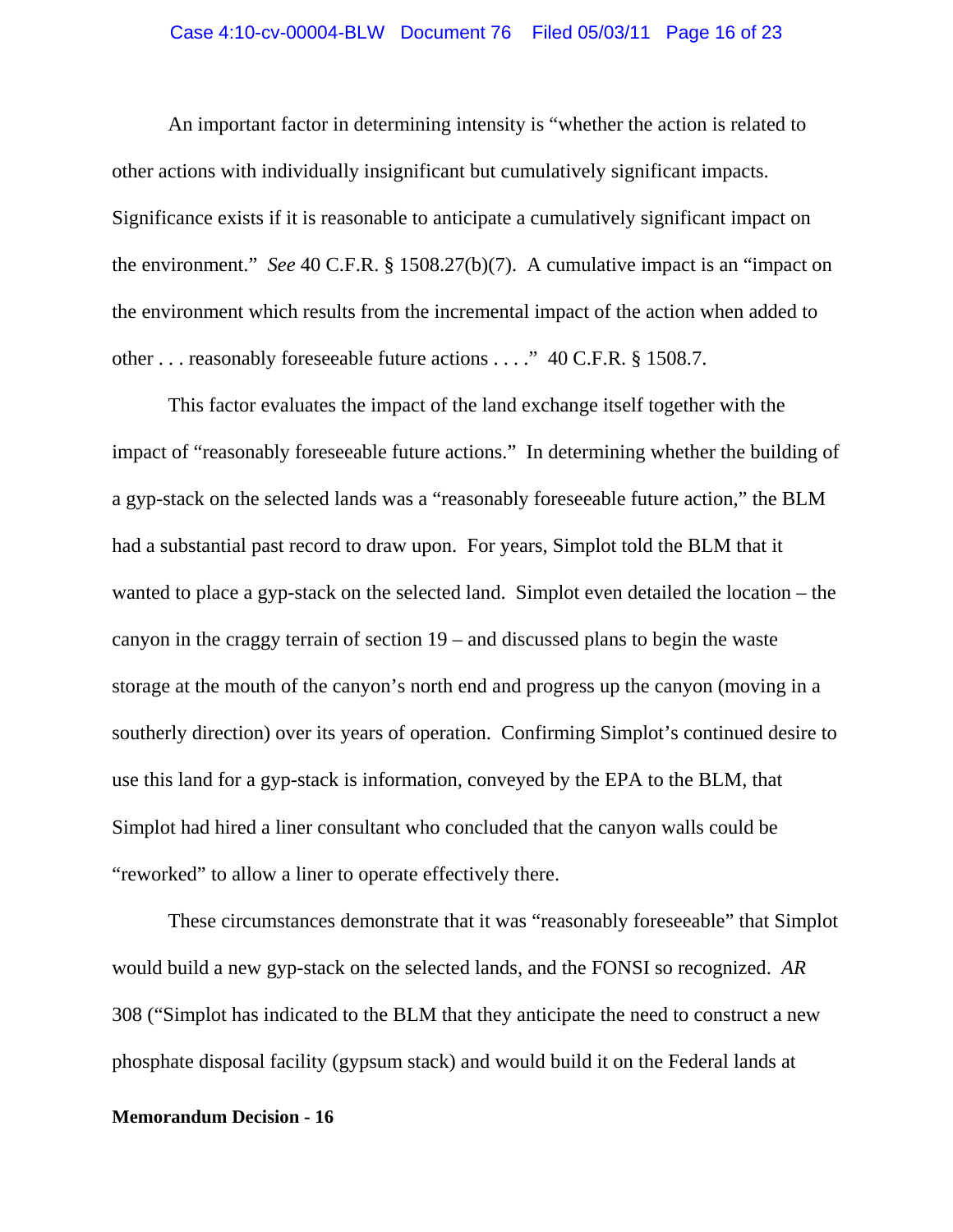some point after the exchange is completed"). $<sup>1</sup>$  Thus, the BLM's EA was required to</sup> evaluate the environmental impacts of a new gyp-stack on the selected lands.

An EA's analysis of cumulative impacts "must give a sufficiently detailed catalogue of past, present, and future projects, and provide adequate analysis about how these projects, and differences between the projects, are thought to have impacted the environment." *Te-moak Tribe of Western Shoshone of Nevada v. U.S.*, 608 F.3d 592, 602 (9th Cir. 2010)*.* "General statements about 'possible effects' and 'some risk' do not constitute a 'hard look' absent a justification regarding why more definitive information could not be provided." *Id.* "[S]ome quantified or detailed information is required. Without such information, neither the courts nor the public ... can be assured that the [agency] provided the hard look that it is required to provide." *Id*. This cumulative analysis "must be more than perfunctory; it must provide a useful analysis of the cumulative impacts of past, present, and future projects." *Ocean Advocates v. U.S. Army Corps of Engineers*, 402 F.3d 846, 868 (9<sup>th</sup> Cir. 2005).

Here, the EA's analysis of the impact of a new gyp-stack was quite general in nature. Indeed, the EA concedes that due to the lack of a Simplot plan, "the possible effects of future development are explained in general terms in this section." *AR* 334.

Without a plan to evaluate, the EA could not discuss – much less answer – basic

<sup>&</sup>lt;sup>1</sup> Determining whether an action is a "reasonably foreseeable future action" is "a task assigned to the special competency of the appropriate agenc[y]." *Blue Mountains Biodiversity Project v. Blackwood*, 161 F.3d 1208, 1215 (9th Cir. 1998). Here, the BLM found the new gyp-stack's placement on the selected lands to be a "reasonably foreseeable future action."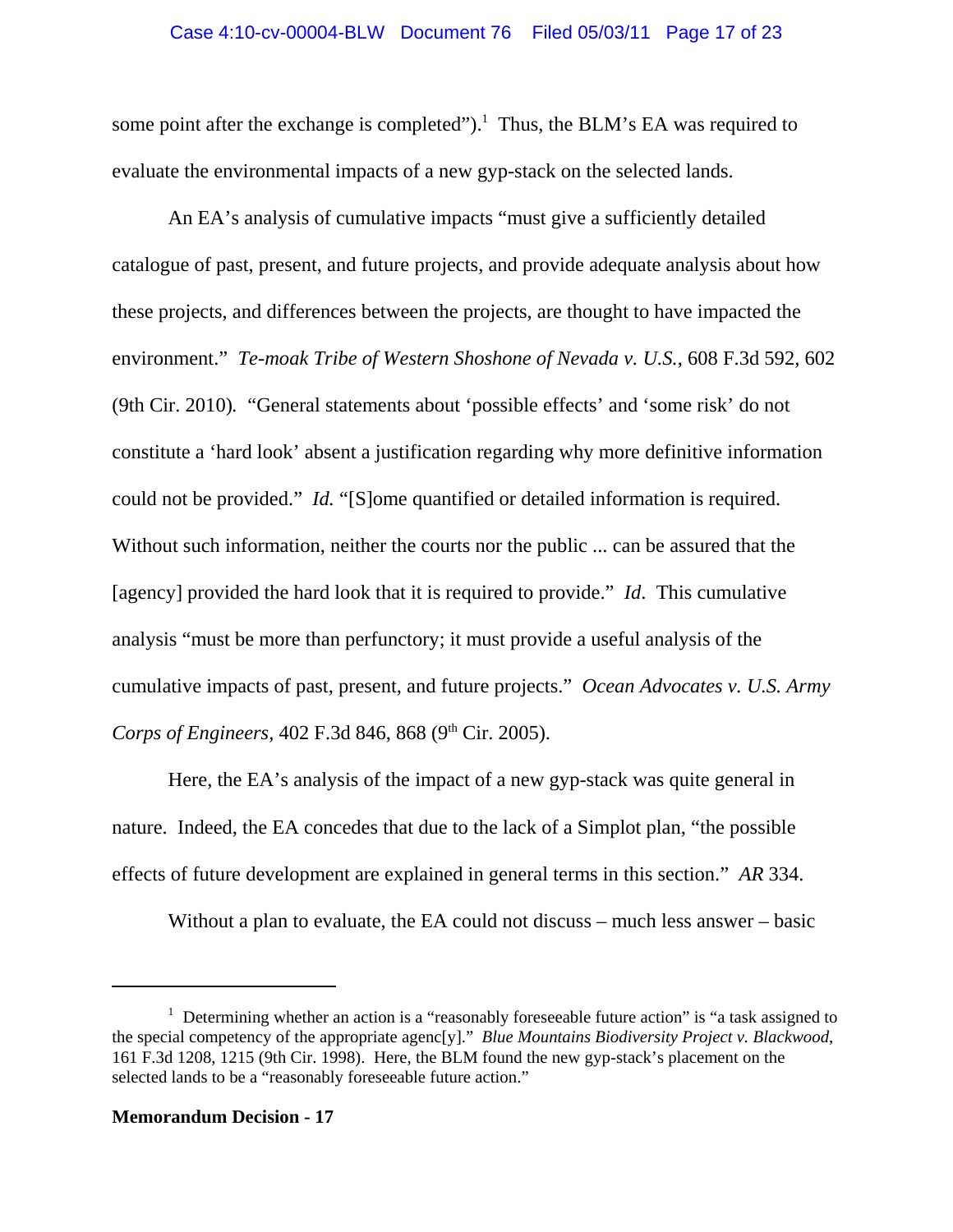### Case 4:10-cv-00004-BLW Document 76 Filed 05/03/11 Page 18 of 23

questions about a gyp-stack's impacts: (1) How much waste would be stored in the canyon? (2) How would the canyon would be prepared for storage? (3) What type of liner would be used? (4) How would the liner be installed in the canyon terrain? and (5) What are the groundwater flows under the canyon that might add to the existing contamination?

Without answers to such basic questions, the conclusions that were drawn by the EA on the cumulative impacts of the gyp-stack are so perfunctory as to be meaningless. That is precisely the type of cumulative impact analysis that fails to meet the "hard look" standard according to *Te-moak Tribe* and *Ocean Advocates*, discussed above.

The lack of a Simplot plan does not justify a general analysis. Here, it prevented the level of detail in the cumulative impact analysis that would "assure [the Court] that the [agency] provided the hard look that it is required to provide." *Te-moak Tribe,* 608 F.3d at 602. In addition, it results in substantial uncertainties about the true environmental impacts, creating a problem with another intensity factor known as the uncertainty factor.

## **Uncertainty**

 A project may have significant environmental impacts where its effects are "highly uncertain or involve unique or unknown risks." *See* 40 C.F.R. § 1508.27(b)(5). Preparation of an EIS is mandated where uncertainty may be resolved by further collection of data, or where the collection of such data may prevent speculation on potential effects. *Native Ecosystems Council v. U.S.*, 428 F.3d 1233, 1240 (9th Cir. 2005). The purpose of an EIS is to obviate the need for speculation by insuring that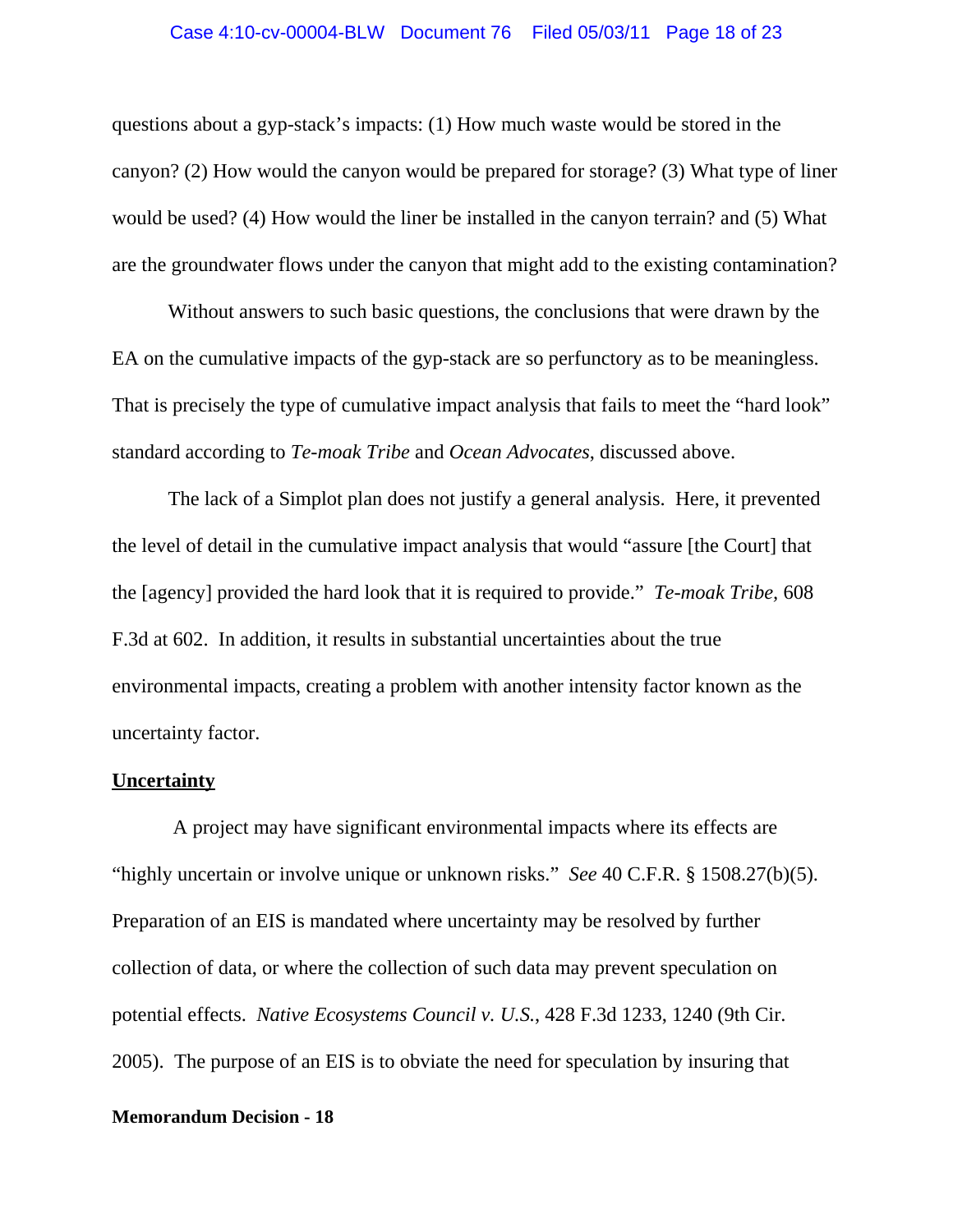### Case 4:10-cv-00004-BLW Document 76 Filed 05/03/11 Page 19 of 23

available data are gathered and analyzed prior to the implementation of the proposed action. *Id.*

This case is filled with uncertainty. For example, about four months before the FONSI issued, the EPA told the BLM about Simplot's plan to use a liner in the craggy terrain of the canyon, and expressed concern about both the expense and logistical difficulty of such a plan. Yet, the EA and FONSI say nothing about the EPA expressing those concerns. While the EA notes that there would be "challenges" in installing a liner in that canyon terrain, it waves them off with a vague reference to "standard industry practices," without ever discussing those practices.

There are also substantial uncertainties about groundwater flows and potential contamination. The EA revealed that although the groundwater under the EMF Site area had been extensively studied, the selected lands were in a different hydrogeologic area that had not been studied. *AR* 324. For that reason, the EA explained, "groundwater studies have not been done." *Id*. This uncertainty is especially troubling given the existing contamination and the difficulties in remediation, all discussed above.

All of these circumstances demonstrate (1) that the environmental effects of building a new gyp-stack on the selected lands were highly uncertain, and (2) that the collection of more data on how the waste would be stored and its effect on groundwater might resolve the uncertainty. This is sufficient to require the preparation of an EIS. *Native Ecosystems Council,* 428 F.3d at 1240 (holding that preparation of an EIS is mandated in the face of highly uncertain effects where uncertainty may be resolved by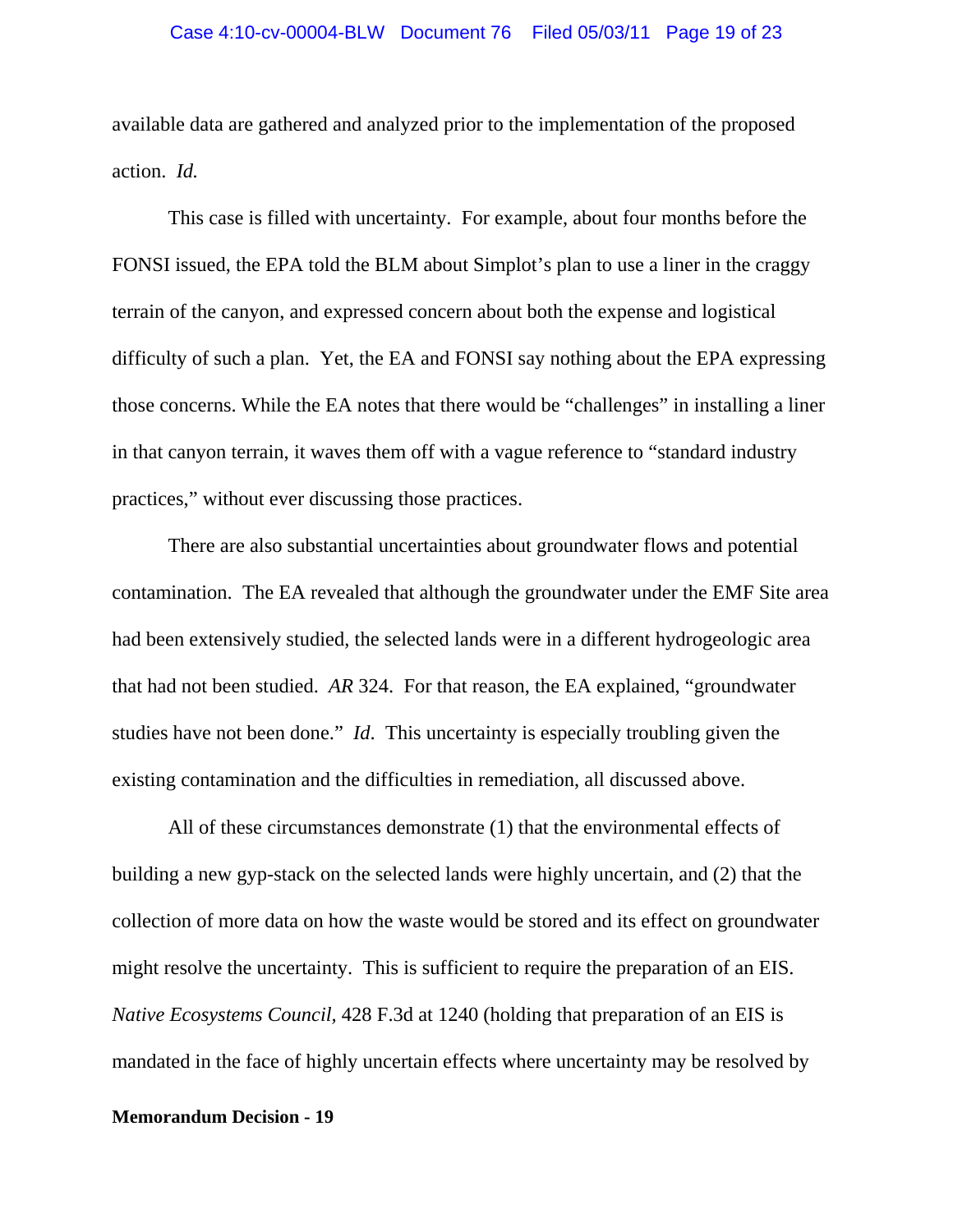further collection of data, or where the collection of such data may prevent speculation on potential effects); *Anderson v. Evans*, 314 F.3d 1006, 1021 (9th Cir. 2002) (holding that substantial questions about one of the intensity factors was sufficient to require EIS).

## **Ecologically Critical Areas**

In addition to uncertainty, another important factor in determining whether an EIS is required is the "unique characteristics of the geographic area such as proximity to . . . ecologically critical areas." *See* 40 C.F.R. § 1508.27(b)(3). Here, the selected lands were within, or adjoining, the EMF Site, an area contaminated by the very same waste to be stored in the new gyp-stack. The EMF Site is clearly an "ecologically critical area." The proximity of any new gyp-stack to the EMF Site triggers application of § 1508.27(b)(3).

# **Controversy**

Finally, the degree to which the effects on the "quality of the human environment are likely to be highly controversial" is a factor in determining intensity. *See* 40 C.F.R. § 1508.27. The controversy must be over the environmental effects and is not created by mere opposition or political protest. *Metropolitan Edison Co. v. People Against Nuclear Energy*, 460 US 76 (1983). Here, the Portneuf River, that passes through the Bottoms area where many of the Tribes' traditional and ceremonial activities are centered, has been contaminated by phosphorus leaching from the EMF Site. As discussed above, there are substantial uncertainties about the environmental effects of adding more waste storage to the area. The Tribes are not just raising a politically-based opposition but are relying on (1) solid environmental data from the EMF Site contamination and (2)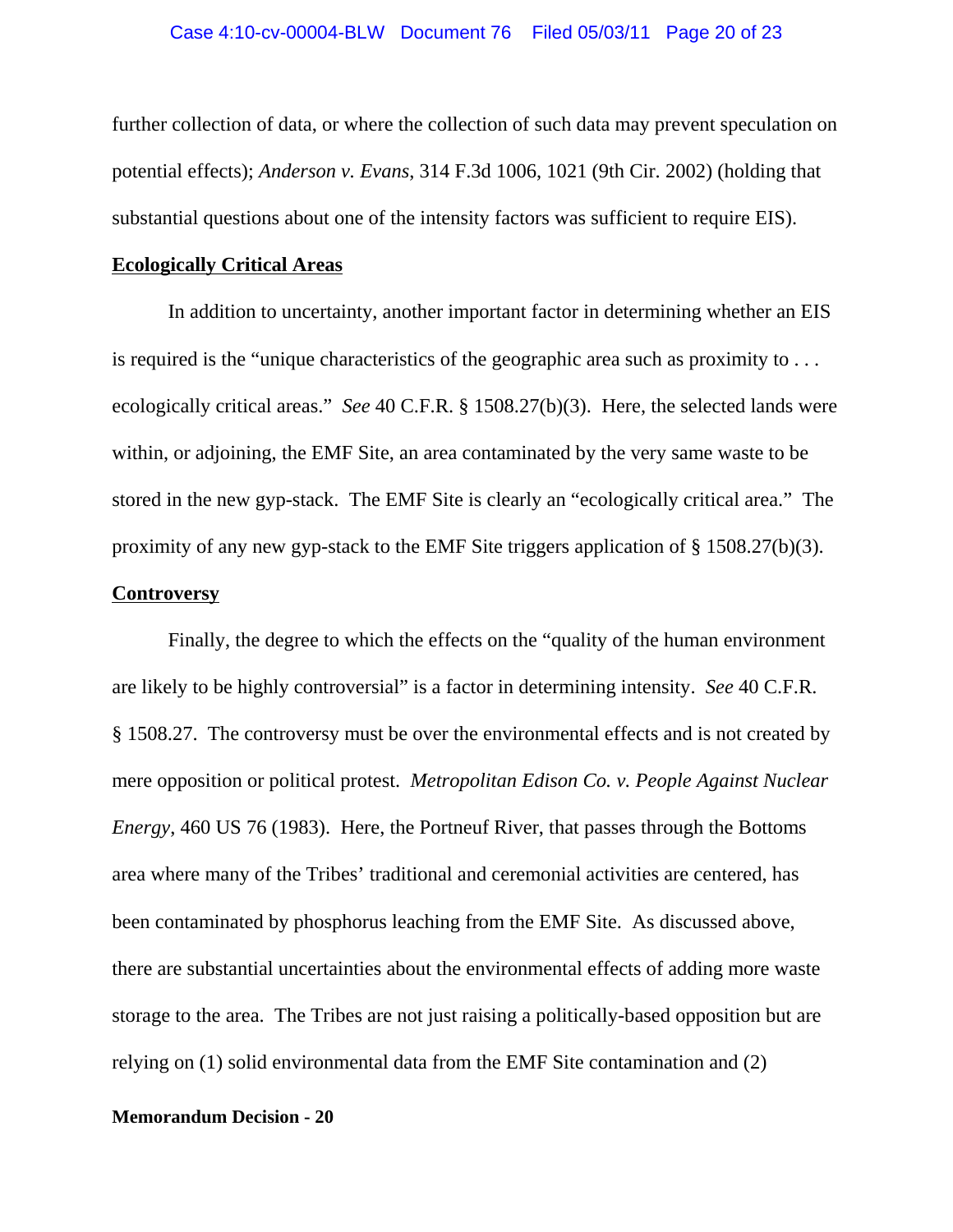uncertainties surrounding any new gyp-stack. The Tribes have shown that this factor weighs in favor of a finding of intensity.

## **Conclusion on Intensity**

The intensity factors of cumulative impact, uncertainty, impact on ecologically critical areas, and controversy all weigh in favor of preparing an EIS. Any one of these factors could compel a finding that the impact is severe and that an EIS is required, and the presence of multiple factors all pointing in the same direction mandates that result. *Native Ecosystems Council,* 428 F.3d at 1240 (holding that preparation of an EIS is mandated due to highly uncertain effects); *Anderson,* 314 F.3d at 1021 (holding that substantial questions about one of the intensity factors was sufficient to require EIS).

## **Effect of EPA and IDEQ Agreements**

Simplot and the BLM point out that since the EA and FONSI issued, the EPA and the IDEQ have entered into agreements with Simplot to oversee any construction of a gyp-stack. The Court recounted these agreements above. The BLM and Simplot argue that these agreements ensure that all interests will be protected and that no EIS is required.

The Court disagrees. These agreements are no substitute for an EIS. Neither Simplot nor the BLM claim that the agreements will allow the Tribes the full rights of participation and comment that they are entitled to in the EIS process under NEPA. The purpose of NEPA is to ensure "that the agency will have and will consider detailed information concerning significant environmental impacts, and . . . that the public can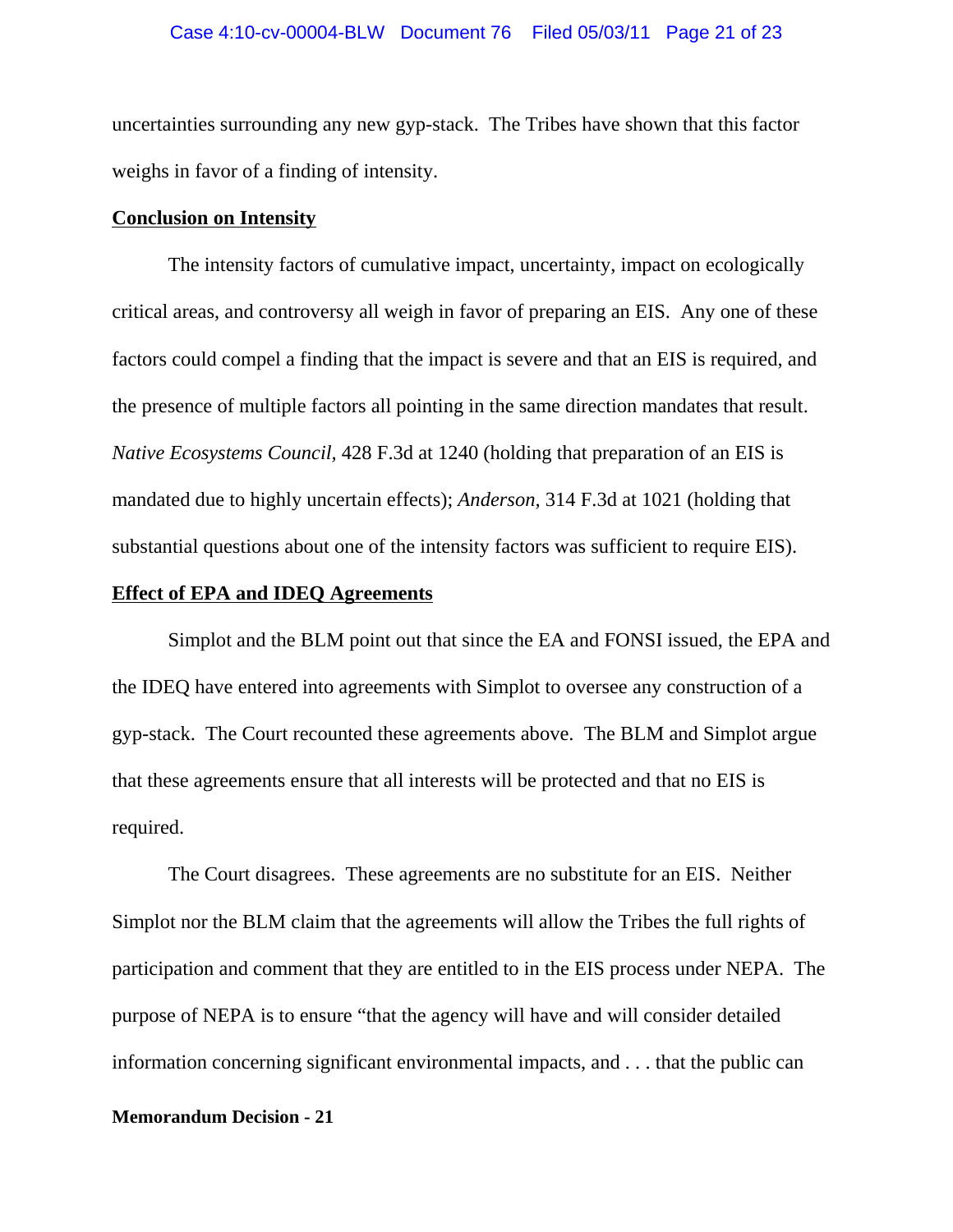### Case 4:10-cv-00004-BLW Document 76 Filed 05/03/11 Page 22 of 23

both contribute to that body of information and can access the information that is made public." *San Luis Obispo Mothers for Peace v. Nuclear Regulatory Commission*, 449 F.3d 1016, 1034 (9th Cir. 2006). This "ensures that federal agencies are informed of environmental consequences *before making decisions* . . . ." *Citizens for Better Forestry v. United States*, 341 F.3d 961, 970 (9th Cir. 2003) (emphasis added).

It is through the NEPA process that the Tribes, and other interested members of the public, will not only be informed but also be heard. Those rights are especially important given the BLM's obligation, which it recognized in the EA, to ensure that any land exchange is "closely coordinated with the Tribes." *AR* 317.

Accordingly, the Court rejects the argument that the EPA and IDEQ agreements relieve the BLM of the duty of preparing an EIS under NEPA.

### **Conclusion**

The Tribes "need not show that significant effects will in fact occur," but if they raise "substantial questions whether a project may have a significant effect, an EIS must be prepared." *California Wilderness Coalition v. U.S.*, 631 F.3d 1072, 1097 (9th Cir. 2011). This is a "low standard." *Id.* The Tribes have met that standard, and hence are entitled to a summary judgment that the EA violates NEPA and the BLM is required to prepare an EIS. Because the Court decided the pending motions under NEPA, the Court finds no need to resolve the other issues raised by the Tribes under FLPMA and the trust obligations.

The Court will issue a separate Judgment as required by Rule of Civil Procedure **Memorandum Decision - 22**